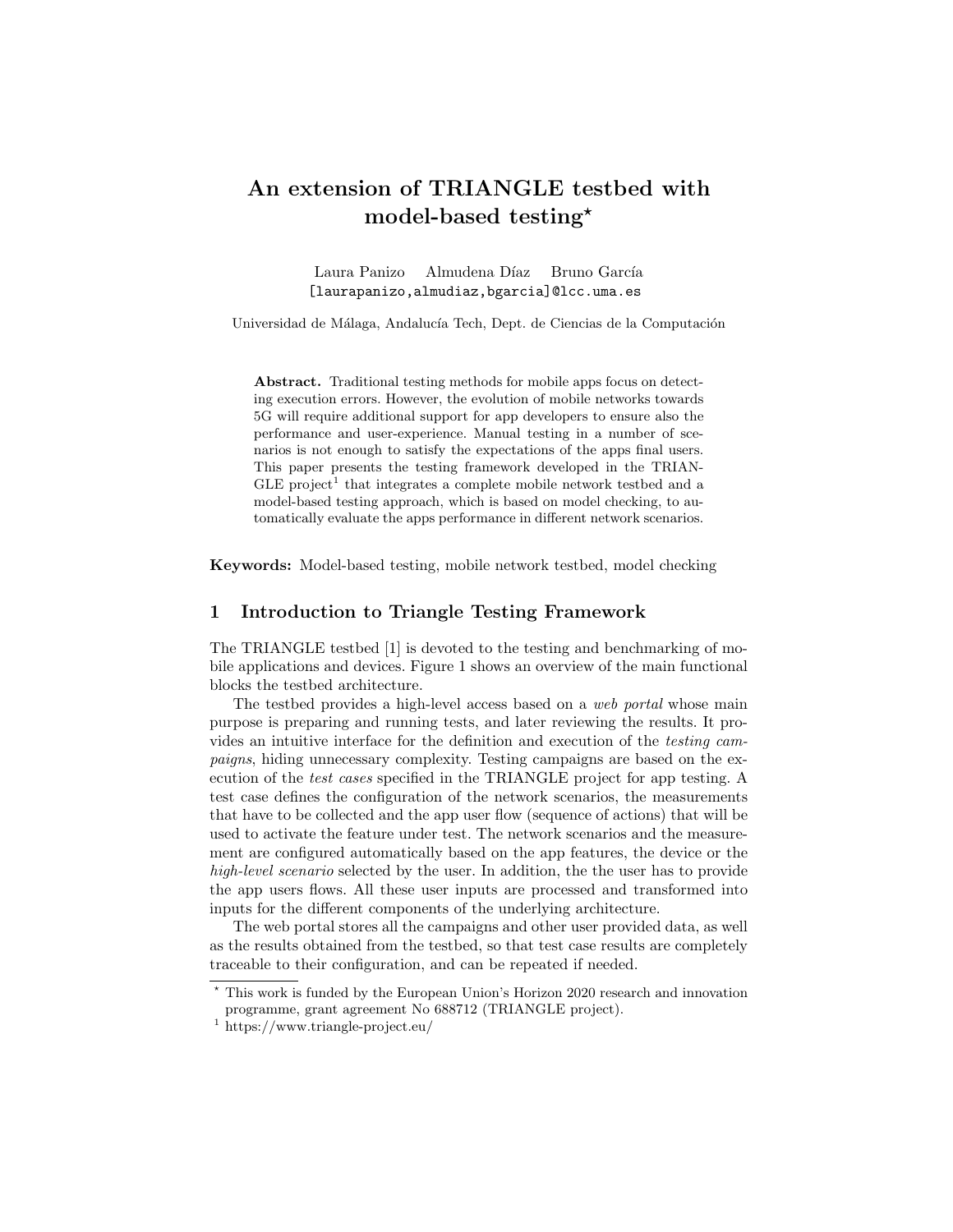

Fig. 1. TRIANGLE testing framework overview

The Experiment Control module coordinates configuration and execution of all network components. The configuration of the different network elements is determined by the high-level scenarios, which abstract similar network configurations that are reproduced during the test case execution. The testbed translates the high-level scenarios into the specific configurations that are applied to each network component.

An integral part of testing apps is automating their execution, i.e. simulating the interactions of an user with the app. Quamotion automation tools<sup>2</sup> provide the means to create sequences of user actions, and then replaying them on a testbed device. In addition, the testbed provides an instrumentation library in order to collect measurements related on the internal performance of the app under test. The source code of the app is instrumented with this library to push measurements points into the logcat, the Android logging system, and correlate these points with radio and power measurements.

The Radio Access Network is provided by a UXM Wireless Test Set from Keysight<sup>3</sup>, a mobile network emulator that provides test features such as flexible Inter Cell Interference Coordination (eICIC) schemes or IMS/End-to-End VoLTE communications between multiple devices. The mobile devices, where the applications under test are executed, are physically connected to the testbed. In order to preserve the radio conditions configured at the UXM Wireless Test Set, the radio antenna connection is conducted through cables. In addition, to analyse properly power consumption, the device is powered directly by a power analyser. Finally, the testbed also integrates a commercial EPC from Polaris

<sup>2</sup> http://quamotion.mobi/Mwc

<sup>3</sup> https://www.keysight.com/en/pd-2372474-pn-E7515A/uxm-wireless-test-set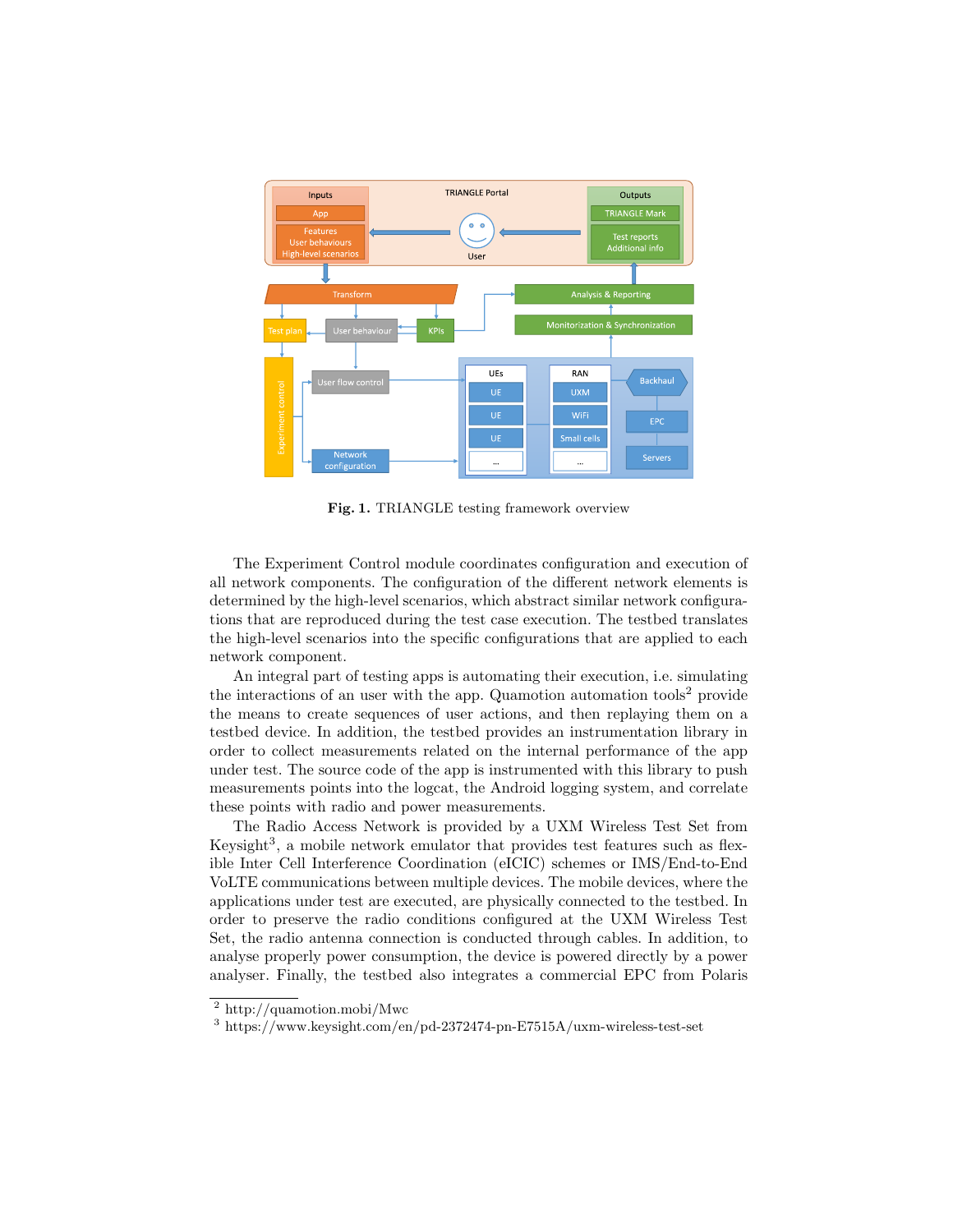

Fig. 2. Exoplayer model with nested state machines

Networks<sup>4</sup>, which includes the main elements of a standard core network and local application servers such as streaming or VoIP servers.

The next section presents the model-based testing approach, which is based on model checking, to automatically generate the app user flows.

#### 2 Model-based testing

The TRIANGLE testbed integrates model-based testing techniques to support the automatic generation of app user flows. In [2], we presented a preliminary version of this approach, which is based on the exhaustive exploration of an app model with the model checker Spin [3]. The app model is described with nested state machines [4] that are able to capture the interaction of the user with the app and the intrinsic behaviour of mobile operating systems. Figure 2 shows a model of Exoplayer app, an Android video player that supports different video codecs. The model can be manually generated or automatically extracted from the compiled code of the app. Due to space limits, we do not provide details about the automatic model generation.

The exhaustive exploration of the app model can produce a large number of app user flows, and probably all of them are not suitable for the test cases. In order to generate useful app user flows, the developer defines the set of requirements that the app user flows have to satisfy. The requirements define the states

<sup>4</sup> http://www.polarisnetworks.net/epc-emulators.html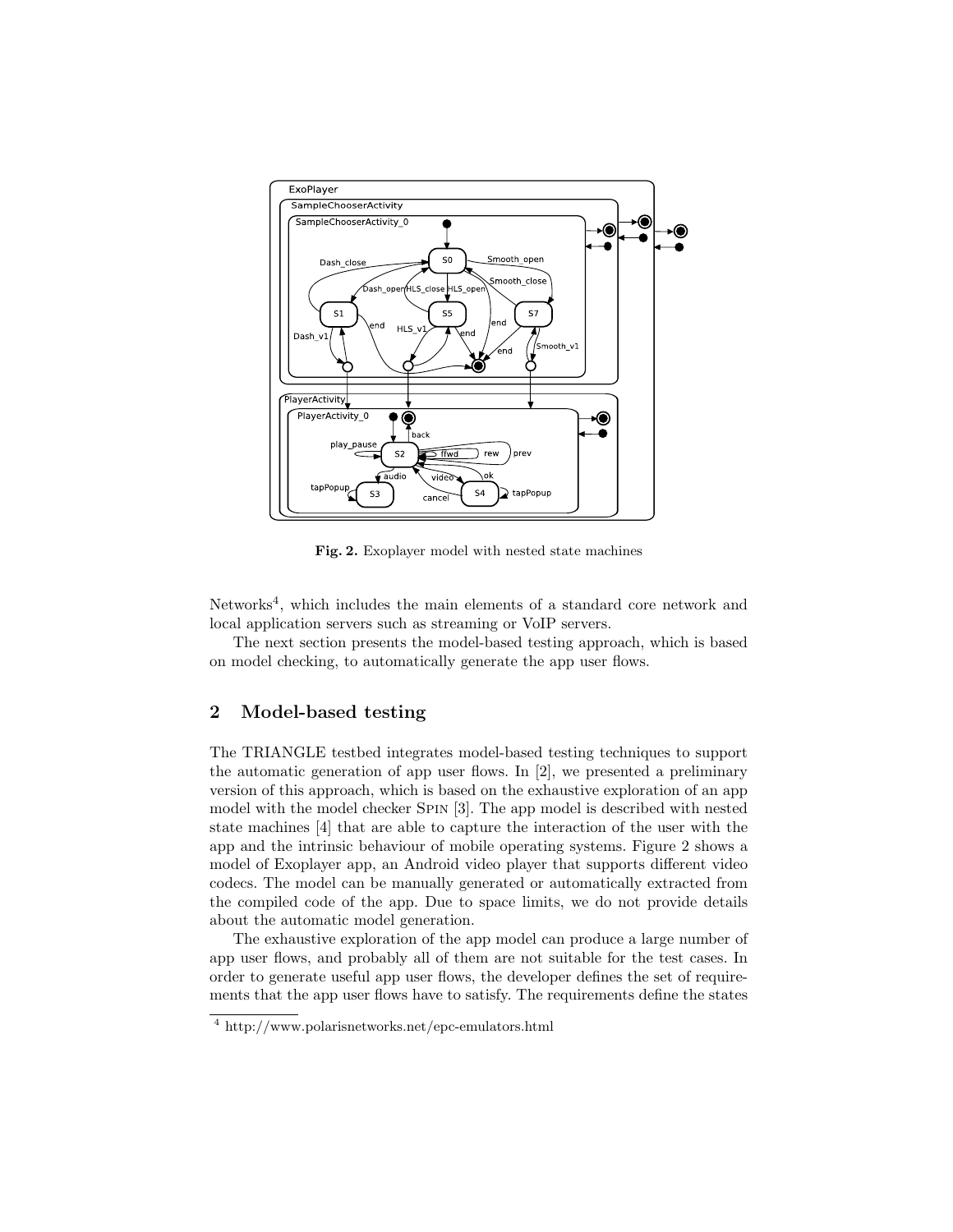```
Listing 1.1. Example of requirements in XML format
 1 <appUserFlowRequirement xmlns="appuserflowrequirement" name="DemoPlayer_never_1"><br>2 <invariants>
 2 <invariants><br>3 <event nam
 3 <event name="play_pause" max="1"/><br>4 </invariants>
 4 \langle invariants><br>5 \langle sequence>
 5 < sequence > \frac{5}{6} < constraints
 6 < constraint type="simple"><br>7 < event name="Dash video 1
 7 \leq \leq \leq \leq \leq \frac{1}{2} \leq \frac{1}{2} \leq \leq \leq \leq \leq \leq \leq \leq \leq \leq \leq \leq \leq \leq \leq \leq \leq \leq \leq \leq \leq \leq \leq \leq \leq \leq \leq 8 </constraint><br>9 <constraint
9 < constraint type="simple"><br>10 < event name="play_pause"
                10 <event name =" play_pause " min ="1" max ="1"/ >
11 </constraint><br>12 <constraint t
12 < constraint type="simple"><br>13 < state name="end" view="S
13 < state name="end" view=" SampleChooserActivity"<br>
14 statemachine=" SampleChooserActivity 0" visit
14 statemachine="SampleChooserActivity_0" visit="true"/><br>15 </constraint>
             \langle/ constraint >
16 </sequence><br>17 </appUserFlow
       17 </ appUserFlowRequirement >
```
that have to be visited (or not) and the events that can be fired. Listing 1.1 shows an example. This example defines an invariant that forces only one event play pause in the complete app user flow. In addition, it also specifies a sequence of events and states that have to be visited (relative order). Any other events or states can be fired and visited if the invariant is still satisfied.

The app model and the requirements are uploaded to the web portal. The model is automatically translated into a Promela specification and the requirements are translated into a never claim, which is an special Promela process that guides and prunes the exploration of the app model. Then, the Spin model checker verifies the app model against the set of requirements, in such a way that counterexamples represent the app user flows satisfying the requirements. Each counterexample is recorded in the format of Quamotion automation tool, in order to automate the app user flow execution on the device.

#### 3 Conclusions

The TRIANGLE testbed supports app developers to test applications in realistic network scenarios. The integration model-based testing techniques improves the usability and flexibility of the testbed in different ways:

- The testbed automatically produces a pool of app user flows that use the app features in different ways, improving the test coverage.
- App user flows satisfying different requirements are generated with the same app model. If the testbed is extended with new test cases, the app model does not change, and only new requirements have to be defined.
- The app user flow format is transparent for the app developer. Currently, the portal supports app user flows in JSON format, but we plant to migrate to Powershell scripts in the near future due to new functionality integrated in the testbed.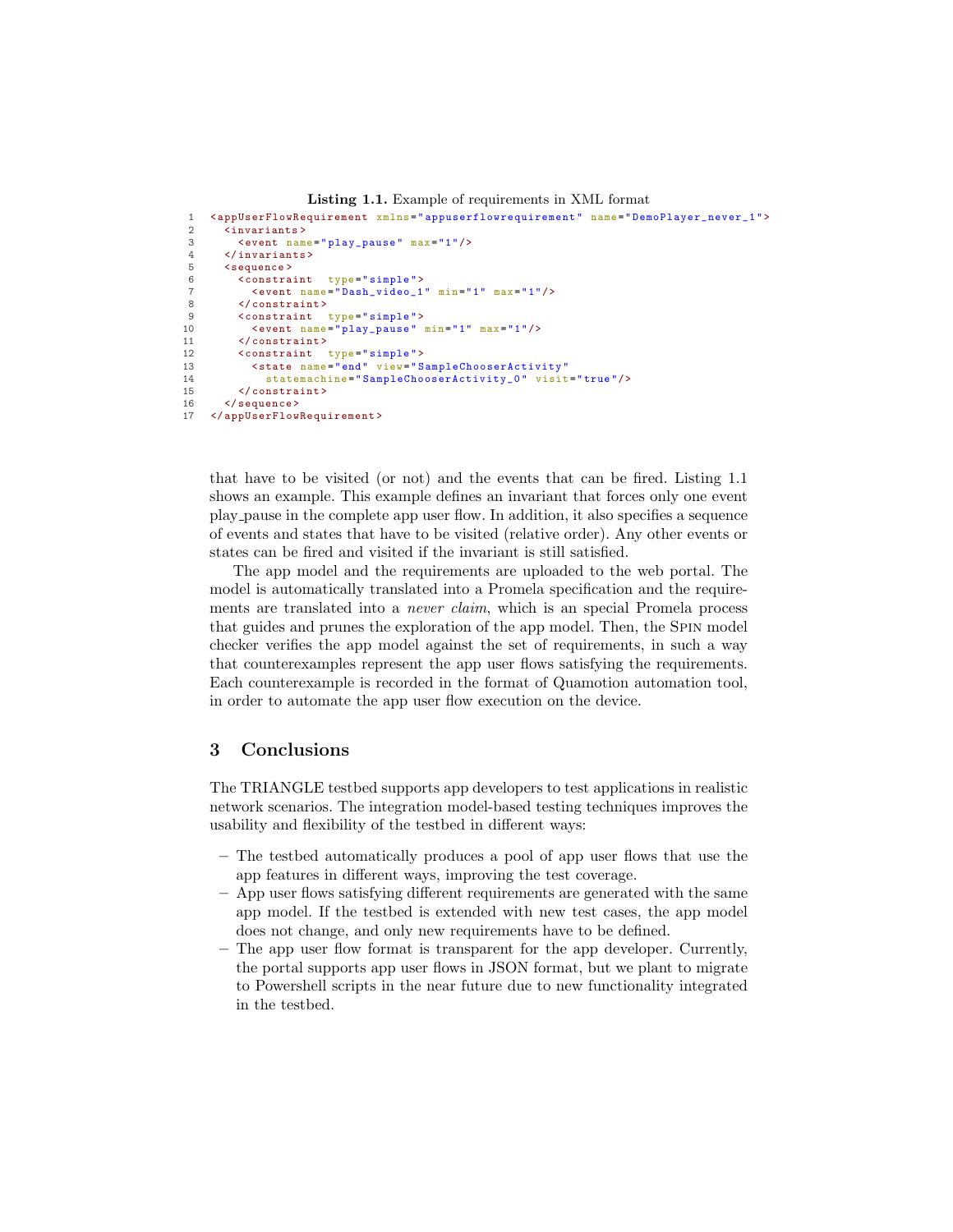### References

- 1. A. F. Cattoni, G. Corrales-Madueño, M. Dieudonne, P. Merino, A. Díaz-Zayas, A. Salmerón, and ... A. Moore. An end-to-end testing ecosystem for 5g. In European Conference on Networks and Communications, EuCNC 2016, Athens, Greece, June 27-30, 2016, pages 307–312, 2016.
- 2. L. Panizo, A. Salmerón, M. M. Gallardo, and P. Merino. Guided Test Case Generation for Mobile Apps in the TRIANGLE Project: Work in Progress. In Proc. of the 24th International SPIN Symposium on Model Checking of Software, pages 192–195. ACM, 2017.
- 3. G. Holzmann. The SPIN Model Checker: Primer and Reference Manual. Addison-Wesley Professional, September 2003.
- 4. A. R. Espada, M. M. Gallardo, A. Salmerón, and P. Merino. Performance Analysis of Spotify<sup>®</sup> for Android with Model Based Testing. Mobile Information Systems, 2017:14, 2017.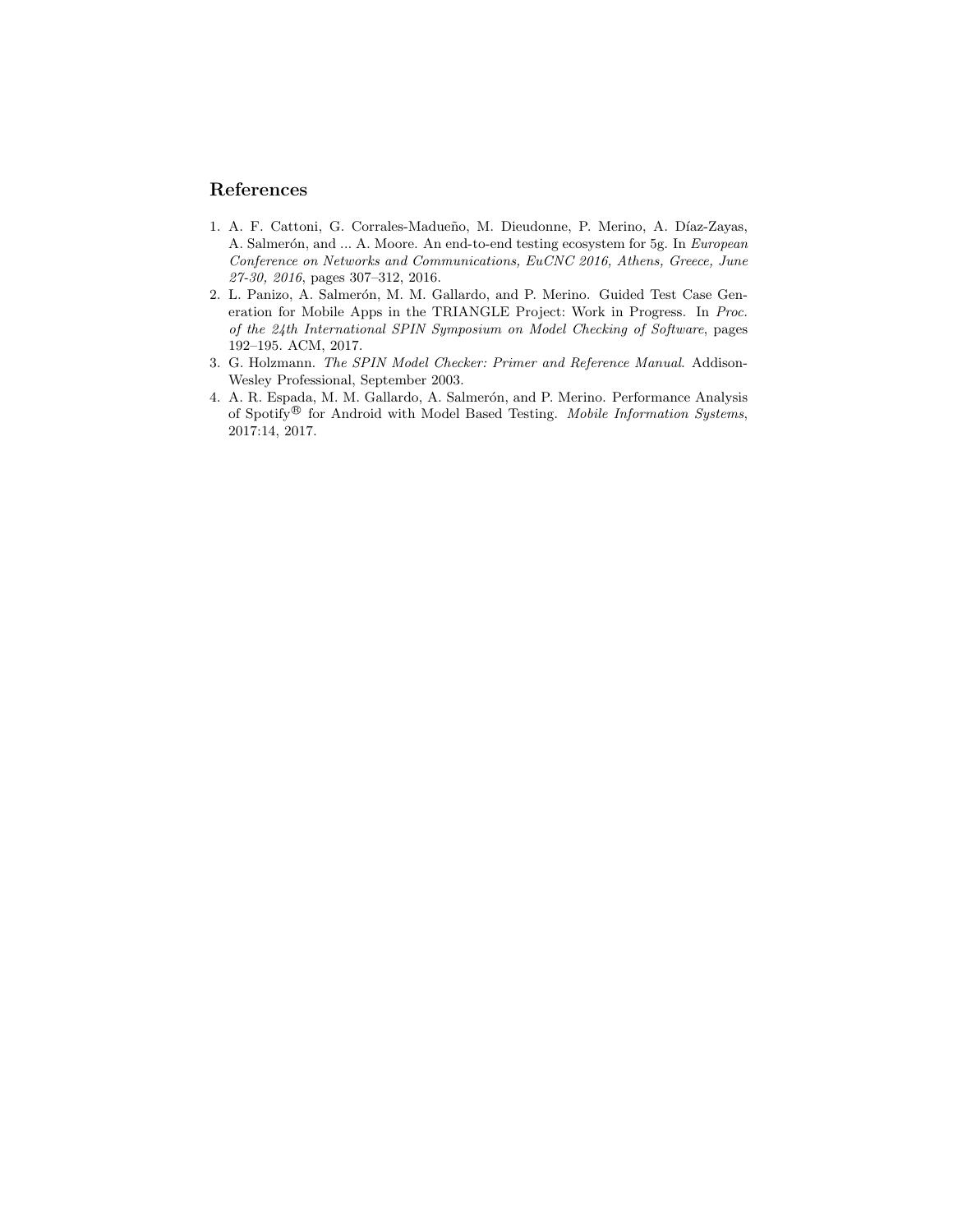## Demo: An extension of TRIANGLE testbed with model-based testing

The demo will show the testing and benchmarking process of an app with the TRIANGLE testbed from the point of view of an app developer. Due to time limitations, the instrumentation of the app source code, and the generation of the app model will be carry out before the demo. The results of these tasks will be presented and used as input in the demo.

The TRIANGLE portal is the main tool used by the app developer to test an app. The demo will show how to use the portal to test a sample app and how to interpret the results. The main phases to test an app are:

- 1. Upload the compiled app (apk file), the app model (previously generated) and the requirements, and select the app features (see Figure 1).
- 2. The testing framework generates the app user flows using the model-based testing approach. When it finishes, the portal informs about the number of app user flows generated.
- 3. Define a model-based testing campaign and run it (see Figure 2). The network infrastructure is automatically configured to run multiple test cases, each one with a different app user flow.
- 4. Exploration of results. The testing framework monitors different magnitudes of the network and the device and reports this information to the developer. In addition, the portal assigns a mark to the app based on the the evaluation of different Key Performance Indicators (KPIs).

|                                                                              | $\equiv$<br>ExoPlayer2 Demo v.2.0.0.52-d34533<br>Home / Apps / ExoPlayer2 Demo / v2.0.0.52-d34533 |                                                                           |                                                     | Welcome to Triangle Web Portal $A$ $\Delta$ Triang    |
|------------------------------------------------------------------------------|---------------------------------------------------------------------------------------------------|---------------------------------------------------------------------------|-----------------------------------------------------|-------------------------------------------------------|
| # Dashboard                                                                  |                                                                                                   |                                                                           |                                                     |                                                       |
| $4$ Apps                                                                     | ExoPlayer2 Demo 2.0.0.52-d34533 (#200052)<br>com.google.android.exoplayer2.demo                   |                                                                           |                                                     | L Download app version<br><b>D</b> Delete app version |
| $4$ Campaigns                                                                | 0 Android                                                                                         |                                                                           |                                                     |                                                       |
| <b>Bookings</b>                                                              |                                                                                                   |                                                                           |                                                     |                                                       |
| ? Help                                                                       | <b>Augmented Reality</b>                                                                          | Common Services                                                           | Content Distribution Streaming Servi<br>1 test case | $-\frac{1}{2}m$<br>Gaming                             |
|                                                                              | App User Flow                                                                                     |                                                                           |                                                     | <b>±</b> Download<br><b>1</b> Upload                  |
| Requirements<br>Your app user flow should perform the actions described here |                                                                                                   | Your app user flow<br>These are the actions defined in your app user flow |                                                     |                                                       |
|                                                                              | 1. Perform login step.<br>2. Play sequentially the three reference videos: RV1, RV2 and RV3       |                                                                           | Element<br>TextView(@marked='text1')[1]             | Data                                                  |
|                                                                              |                                                                                                   | Click<br>$\mathbf{1}$<br>$\overline{2}$<br>Click                          |                                                     |                                                       |
|                                                                              |                                                                                                   |                                                                           | TextView(@marked='text1')[2]                        |                                                       |

Fig. 1. TRIANGLE portal - App features

Typically, the configuration of the network scenario, the execution of a single test case, and the rendering of results takes around 10 - 15 minutes. For this